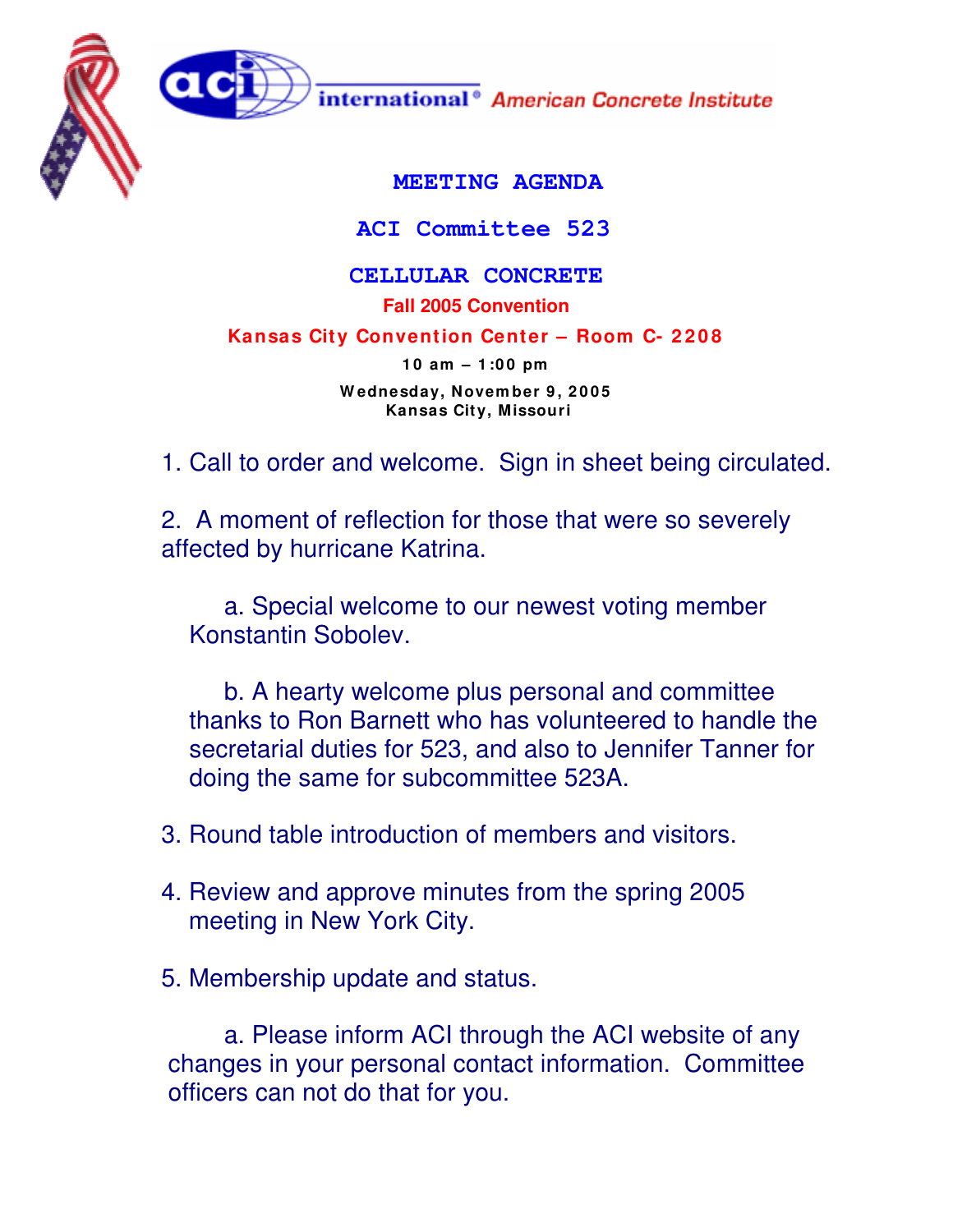b. Continued committee voting member status is based on timely return of ballots, committee participation and meeting attendance. This has become particularly important as we continue to ballot numerous documents.

c. We presently have 20 voting and 9 non- voting members, a healthy number, I believe.

6. Comments on subcommittee 523A committee meeting earlier today.

a. Report on status of document ACI523.5RXX "Guide for using Autoclaved Aerated Concrete Panels."

7. Status of documents.

Due to our continued efforts on documents 523.1R-.4R and 523.5R this information will be listed for reference and record keeping, but these projects will only proceed after our present projects are completed.

- a. 523.3R-XX "Guide for Cellular Concretes above 50 pcf":
	- i. Volunteers for chapter revisions.
		- Chapter 1 General Ned
		- Chapter 2 Materials Leo & Peter Yen
		- Chapter 3 Mixing & Handling Ned
		- Chapter 4 Forming & Placing -

Chapter 5 – Properties -

- Chapter 6 Design Considerations Fouad
- Chapter 7 Proportioning of Mixes -
- Chapter 8 Fire Resistance -
- Chapter 9 Applications -
- References -
- b. 523.4R-XX "Cellular Concrete for Geotechnical Applications".